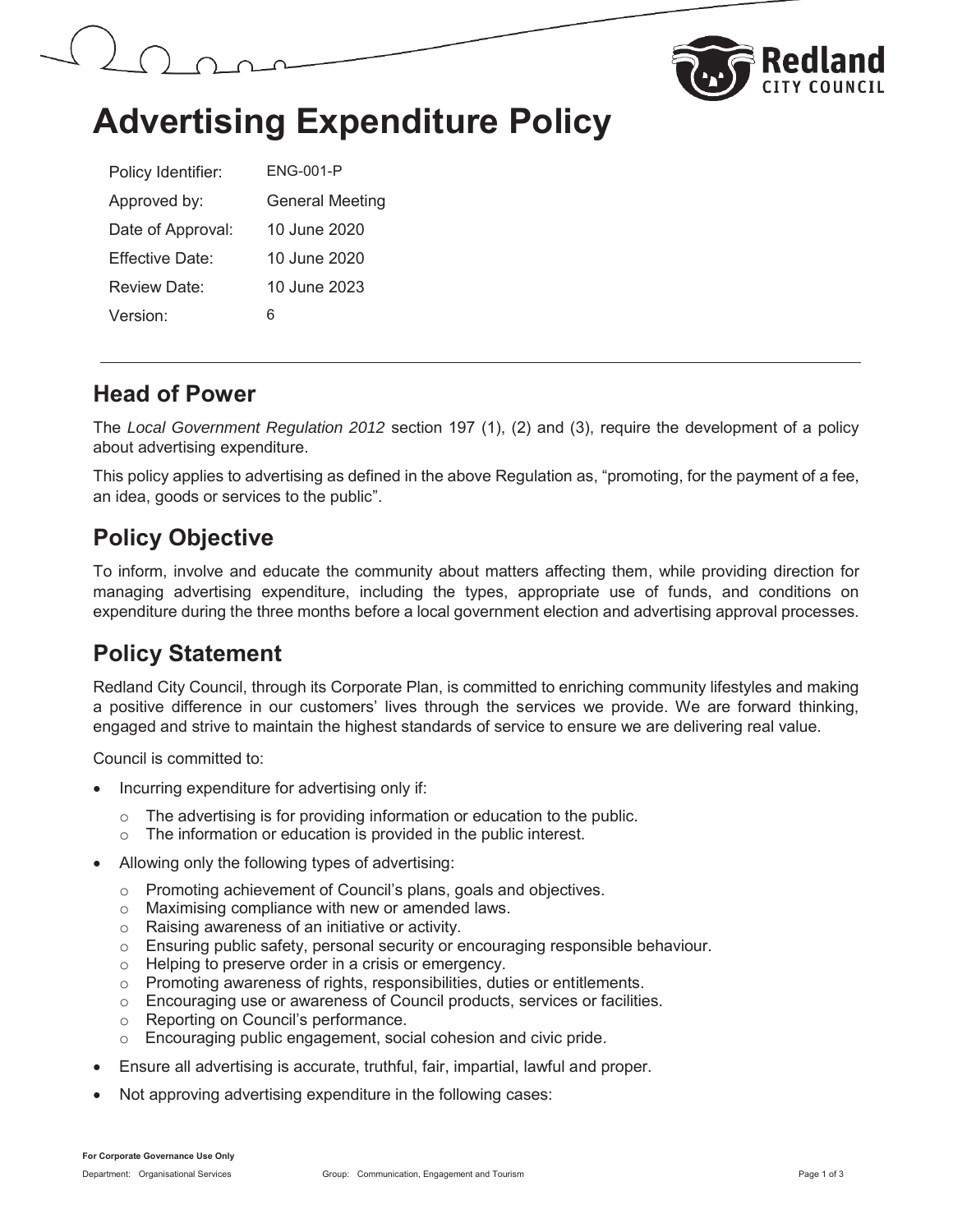

## **Advertising Expenditure Policy**

- $\circ$  Where a reasonable person could misinterpret the message as being on behalf of a political party or other grouping.
- $\circ$  Where a political party or other grouping or individual is being disparaged or held up to ridicule.
- $\circ$  Where members of Council are named, depicted or otherwise promoted in a manner that a reasonable person would regard as excessive or gratuitous.
- $\circ$  Where the method or medium of advertising is manifestly excessive or extravagant in relation to the objective being pursued.
- During the period of three months preceding an election of the local government other than a by-election.
- During the period after the date of a by-election is advertised until the day of the election:
	- o Place advertisements relating to future plans unless, and only to the extent that, those plans have been formally adopted by the Council.
	- $\circ$  Advertisement of the activities of the Council otherwise than in the manner and form it is customary for the Council to advertise its activities.
	- $\circ$  Place advertisements which seek to influence support for particular candidates, groups of candidates or potential candidates in the election.
	- o Must not bear the cost of advertisements featuring one or more Councillors or containing quotations attributed to individual Councillors.

Note: this does not preclude Councillors appearing in unpaid publicity or other publicity where the cost is not borne by Council.

### **Definitions**

| <b>Term</b> | <b>Definition</b>                                                                    |
|-------------|--------------------------------------------------------------------------------------|
| Advertising | Is a defined term in s197 of the Local Government Regulation 2012 and is 'promoting, |
|             | for the payment of a fee, an idea, goods or services to the public'.                 |

#### **Associated Documents**

*Local Government Regulation 2012 Local Government Act 2009* Corporate Procurement Policy (A176085)

#### **Document Control**

Only Council can approve amendments to this document by resolution of a Council Meeting, with the exception of administrative amendments which can be approved by the relevant ELT member. Refer to *Policy Instrument Development Manual* for an explanation on administrative amendments (A4063988).

Any requests to change the content of this document must be forwarded to relevant Service Manager(s).

Approved documents must be submitted to the Corporate Meetings and Registers Team for registration.